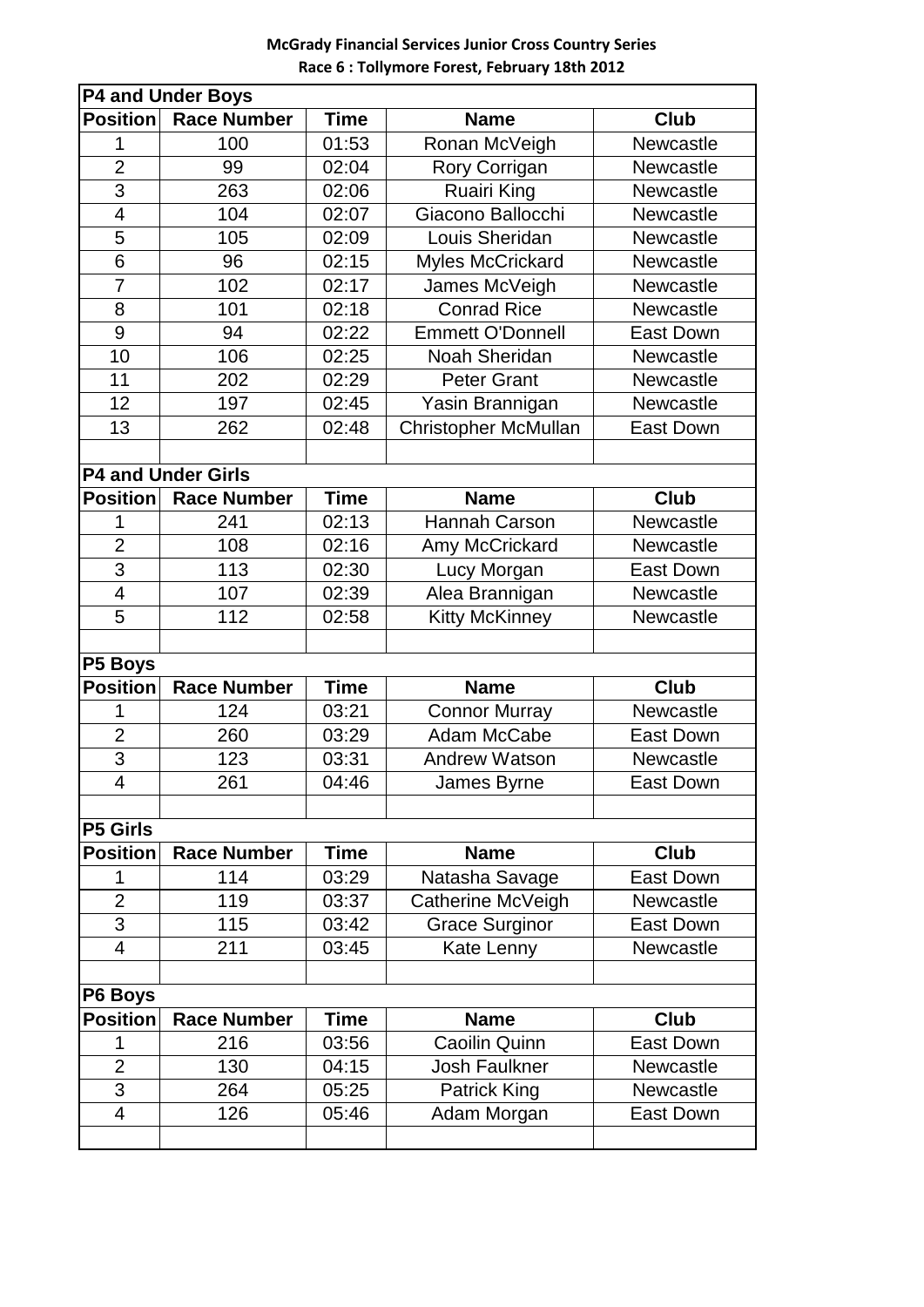## **McGrady Financial Services Junior Cross Country Series Race 6 : Tollymore Forest, February 18th 2012**

| <b>P6 Girls</b>          |                    |             |                          |                  |  |  |  |  |
|--------------------------|--------------------|-------------|--------------------------|------------------|--|--|--|--|
| <b>Position</b>          | <b>Race Number</b> | <b>Time</b> | <b>Name</b>              | Club             |  |  |  |  |
| 1                        | 139                | 04:16       | <b>Kaira Cairns</b>      | Newcastle        |  |  |  |  |
| $\overline{2}$           | 131                | 04:18       | Caoimhe Grace O'Donnel   | <b>East Down</b> |  |  |  |  |
| 3                        | 249                | 04:24       | <b>Chloe Gallowy</b>     | <b>East Down</b> |  |  |  |  |
| $\overline{\mathcal{A}}$ | 133                | 04:35       | <b>Paulette Rice</b>     | <b>East Down</b> |  |  |  |  |
| 5                        | 137                | 04:40       | Aine Rice                | Newcastle        |  |  |  |  |
| 6                        | 132                | 04:42       | Eabha Campbell           | Newcastle        |  |  |  |  |
| $\overline{7}$           | 135                | 04:43       | <b>Molly McAlinden</b>   | Newcastle        |  |  |  |  |
| 8                        | 138                | 04:54       | Lidia Ballocchi          | Newcastle        |  |  |  |  |
| 9                        | 259                | 05:04       | <b>Cliona Shields</b>    | <b>East Down</b> |  |  |  |  |
|                          |                    |             |                          |                  |  |  |  |  |
| P7 Boys                  |                    |             |                          |                  |  |  |  |  |
| <b>Position</b>          | <b>Race Number</b> | <b>Time</b> | <b>Name</b>              | <b>Club</b>      |  |  |  |  |
| 1                        | 142                | 05:25       | <b>Caolan Hawkins</b>    | Newcastle        |  |  |  |  |
| $\overline{2}$           | 145                | 05:31       | <b>Gabriel Corrigan</b>  | Newcastle        |  |  |  |  |
| $\overline{3}$           | 227                | 05:36       | <b>Matthew McGrattan</b> |                  |  |  |  |  |
|                          |                    |             |                          | <b>East Down</b> |  |  |  |  |
| $\overline{\mathcal{A}}$ | 141                | 05:48       | Johnny Erskine           | <b>East Down</b> |  |  |  |  |
| 5                        | 215                | 05:55       | <b>Tom Rodgers</b>       | Newcastle        |  |  |  |  |
| 6                        | 200                | 06:20       | Fionn McKibben           | <b>Newcastle</b> |  |  |  |  |
| $\overline{7}$           | 146                | 06:23       | Padraig Rogan            | <b>East Down</b> |  |  |  |  |
|                          |                    |             |                          |                  |  |  |  |  |
| <b>P7 Girls</b>          |                    |             |                          |                  |  |  |  |  |
| <b>Position</b>          | <b>Race Number</b> | <b>Time</b> | <b>Name</b>              | Club             |  |  |  |  |
| 1                        | 147                | 05:38       | <b>Sarah Dougherty</b>   | Newcastle        |  |  |  |  |
| $\overline{2}$           | 151                | 05:56       | Michaela Quinn           | Newcastle        |  |  |  |  |
| 3                        | 152                | 06:06       | Marie Claire McVeigh     | Newcastle        |  |  |  |  |
| $\overline{\mathbf{4}}$  | 153                | 06:47       | Laura Molloy             | Newcastle        |  |  |  |  |
| 5                        | 258                | 07:03       | <b>Louise Sweeney</b>    | <b>East Down</b> |  |  |  |  |
| 6                        | 154                | 07:34       | Rioghnach McGuigan       | Newcastle        |  |  |  |  |
|                          |                    |             |                          |                  |  |  |  |  |
| Year 8 Boys              |                    |             |                          |                  |  |  |  |  |
| <b>Position</b>          | <b>Race Number</b> | <b>Time</b> | <b>Name</b>              | <b>Club</b>      |  |  |  |  |
| 1                        | 167                | 05:18       | Ross McCrickard          | Newcastle        |  |  |  |  |
| $\overline{2}$           | 203                | 05:23       | Daniel Atkinson          | East Down        |  |  |  |  |
| 3                        | 212                | 05:48       | Jack Lenny               | Newcastle        |  |  |  |  |
|                          |                    |             |                          |                  |  |  |  |  |
| <b>Year 8 Girls</b>      |                    |             |                          |                  |  |  |  |  |
| <b>Position</b>          | <b>Race Number</b> | <b>Time</b> | <b>Name</b>              | <b>Club</b>      |  |  |  |  |
| 1                        | 158                | 05:28       | Laura Green              | <b>East Down</b> |  |  |  |  |
| $\overline{2}$           | 156                | 05:34       | Aoife Cochrane           | East Down        |  |  |  |  |
| 3                        | 160                | 05:40       | Elisha Surginor          | <b>East Down</b> |  |  |  |  |
| 4                        | 166                | 05:51       | Jemma Black              | <b>East Down</b> |  |  |  |  |
| 5                        | 193                | 05:58       | <b>Tara Findlay</b>      | <b>East Down</b> |  |  |  |  |
| 6                        | 165                | 06:02       | <b>Emily Forte</b>       | East Down        |  |  |  |  |
| $\overline{7}$           | 208                | 06:05       | Ellen Boden              | Newcastle        |  |  |  |  |
| 8                        | 157                | 06:15       | <b>Eimear Connor</b>     | East Down        |  |  |  |  |
| $\boldsymbol{9}$         | 161                | 06:24       | <b>Emily McAlinden</b>   | Newcastle        |  |  |  |  |